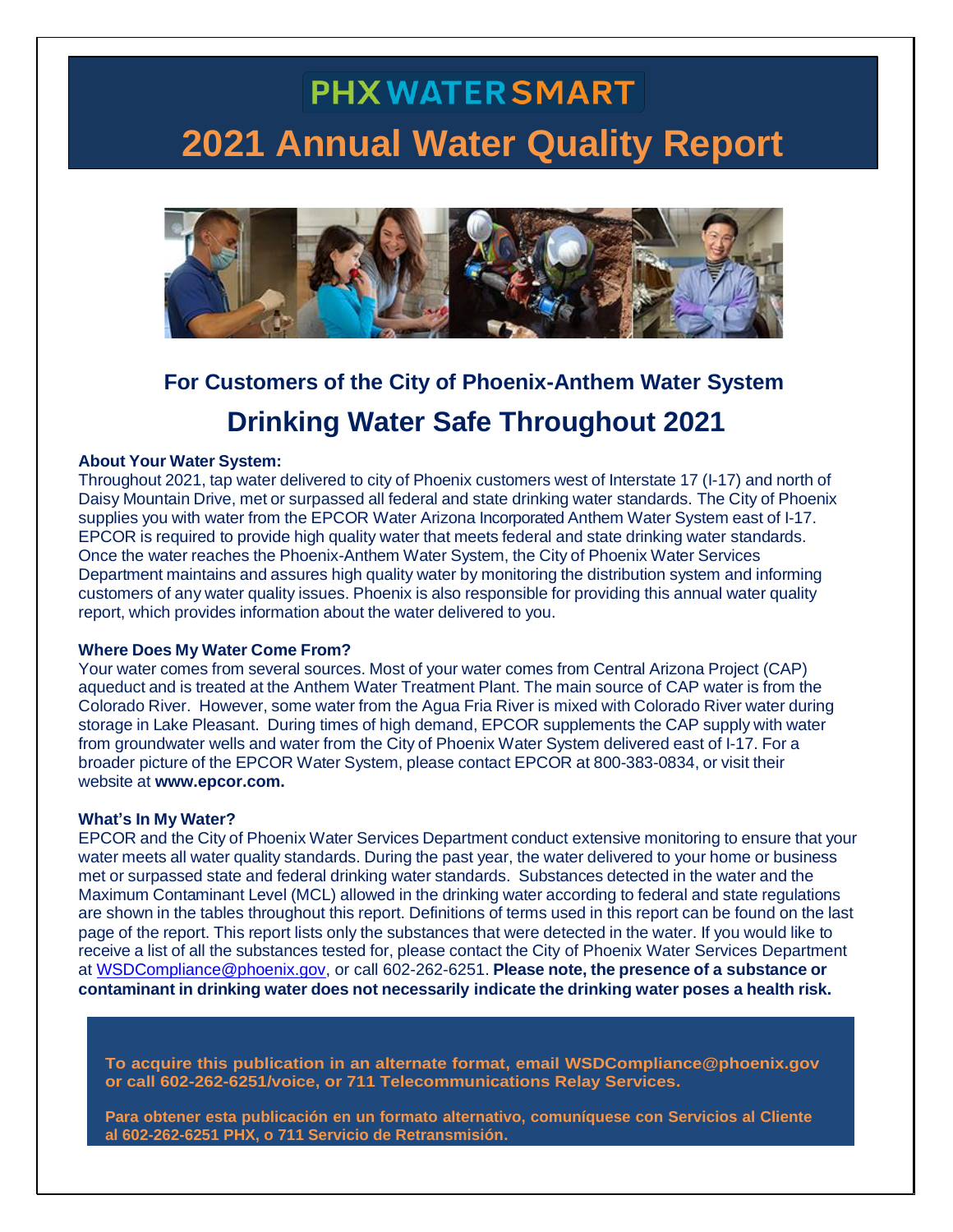#### **Substances Expected In Drinking Water**

To ensure that tap water is safe to drink, the U.S. Environmental Protection Agency (EPA) prescribes regulations that limit the amount of certain contaminants in water provided by public water systems. The U.S. Food and Drug Administration (FDA) regulations establish limits for contaminants in bottled water.

The sources of drinking water may include rivers, lakes, streams, ponds, reservoirs, springs, and wells. As water travels over the surface of the land or through the ground, it dissolves naturally occurring minerals and, in some cases, radioactive material, and can pick up substances resulting from the presence of animals or human activity. It is reasonable to expect drinking water, including bottled water or water that passed through home treatment systems, to contain at least small amounts of some contaminants. However, the presence of contaminants does not necessarily indicate that water poses a health risk. Contaminants that may be present in source water include the following:

- Microbial contaminants, such as viruses and bacteria, that may be from wastewater treatment plants, septic systems, agricultural livestock operations or wildlife;
- Inorganic contaminants, such as salts and metals, that can be naturally occurring or result from urban storm water runoff, industrial or domestic wastewater discharges, oil and gas production, mining or farming;
- Pesticides and herbicides, that may come from a variety of sources such as agriculture, urban storm water runoff and residential uses;
- Organic chemical contaminants, including synthetic and volatile organic chemicals, that are byproducts of industrial processes and petroleum production and can also come from gas stations, urban storm water runoff and septic systems; and
- Radioactive contaminants that can be naturally occurring or can be the result of oil and gas production and mining activities.

More information about contaminants and potential health effects can be obtained by calling the U.S. Environmental Protection Agency's Safe Drinking Water Hotline, 800-426-4791. Information on bottled water can be obtained from the FDA.

#### **Special Health Information**

**Some people may be more vulnerable to contaminants in drinking water than the general population. Immuno-compromised persons such as persons with cancer undergoing chemotherapy, persons who have undergone organ transplants, people with HIV/AIDS or other immune system disorders, some elderly, and infants can be particularly at risk from infections. These people should seek advice from their health care providers about drinking water. The EPA and the Centers for Disease Control (CDC) guidelines on appropriate means to lessen the risk of infection by** *Cryptosporidium* **and other microbial contaminants are available from the EPA Safe Drinking Water Hotline (800-426-4791).**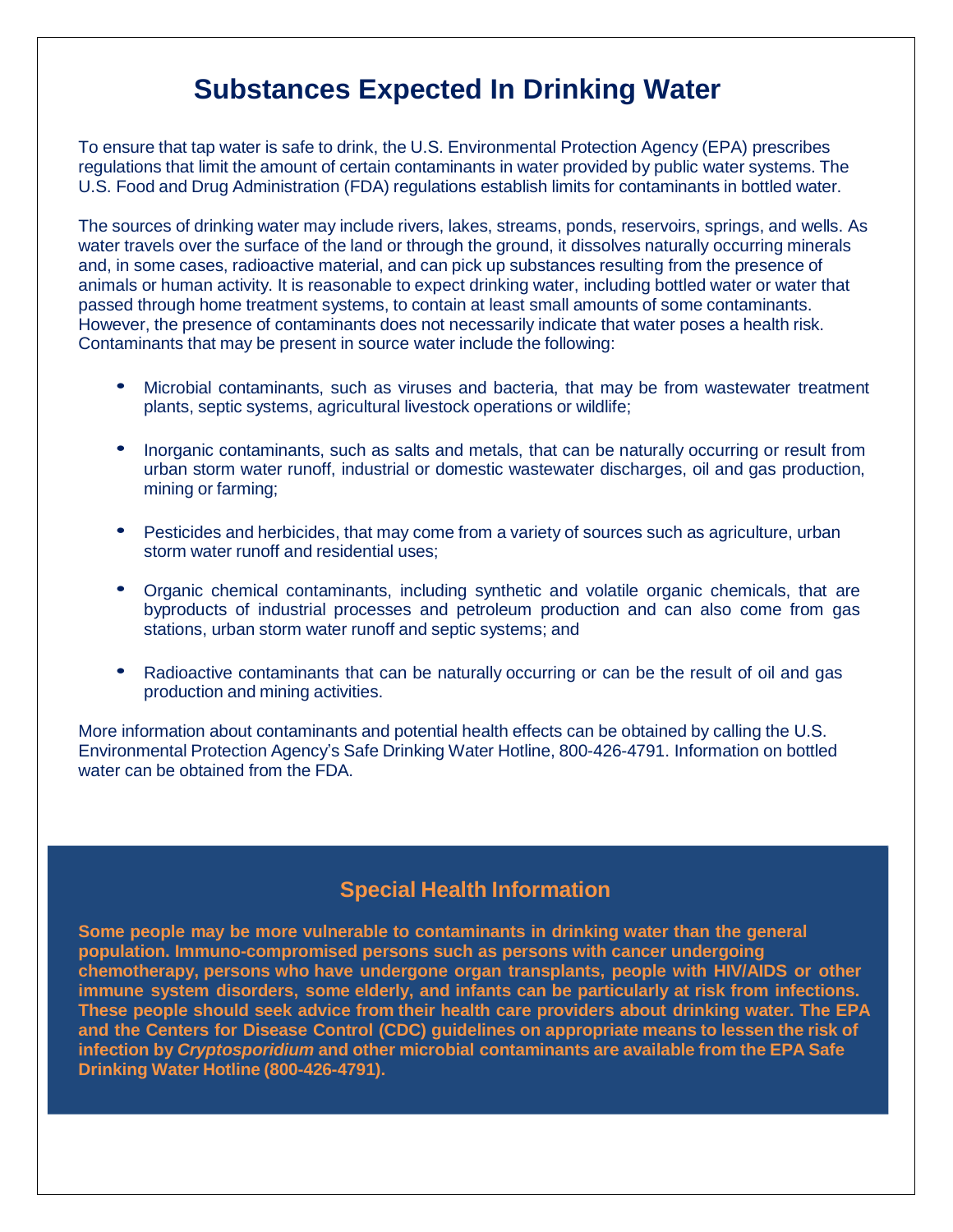**Substances detected in the water and the Maximum Contaminant Level (MCL) allowed in drinking water according to federal and state regulations are shown in the table below.** This report lists only the substances that were detected in the water. If you would like to receive a list of all the substances tested in the Phoenix-Anthem water, please email the City of Phoenix Water Services Department at WSDCompliance@phoenix.gov or call 602-262-6251. Please note, the presence of a substance or contaminant in drinking water does NOT necessarily indicate the drinking water poses a health risk.

| 2021 Detected Regulated Substances at Point Where Water Leaves the Anthem Treatment Plant |              |            |                 |                               |                                |                                                                                                                                 |  |  |
|-------------------------------------------------------------------------------------------|--------------|------------|-----------------|-------------------------------|--------------------------------|---------------------------------------------------------------------------------------------------------------------------------|--|--|
| <b>Substance</b>                                                                          | <b>Units</b> | <b>MCL</b> | <b>MCLG</b>     | <b>Lowest</b><br><b>Level</b> | <b>Highest</b><br><b>Level</b> | <b>Typical Source of Substance</b>                                                                                              |  |  |
| Arsenic*                                                                                  | ppb          | 10         | $\Omega$        | 2.7                           | 3.9                            | Erosion of natural deposits; Runoff from orchards;<br>Runoff from glass and electronics production wastes                       |  |  |
| Barium*                                                                                   | ppm          | 2          | $\overline{2}$  | 0.03                          | 0.12                           | Discharge of drilling wastes; Discharge from metal<br>refineries; Erosion of natural deposits                                   |  |  |
| Fluoride*                                                                                 | ppm          | 4          | 4               | 0.21                          | 0.37                           | Erosion of natural deposits; Water additive which<br>promotes strong teeth; Discharge from fertilizer and<br>aluminum factories |  |  |
| <b>Nitrate</b>                                                                            | ppm          | 10         | 10 <sup>°</sup> | 0.2                           | 3.41                           | Runoff from fertilizer use; Leaching from septic<br>tanks, sewage; Erosion of natural deposits                                  |  |  |
| Selenium*                                                                                 | ppb          | 50         | 50              | <b>ND</b>                     | 3.6                            | Discharge from petroleum and metal refineries;<br>Erosion of natural deposits; Discharge from mines                             |  |  |
| Alpha Emitters*                                                                           | pCi/L        | 15         | $\Omega$        | 0.2                           | 2.2                            | Erosion of natural deposits                                                                                                     |  |  |
| Uranium*                                                                                  | ppb          | 30         | 0               | 1.8                           | 1.8                            | Erosion of natural deposits                                                                                                     |  |  |

 **to monitor for some contaminants less than once per year.\*2020 Monitoring-Some of our data, though representative, are more than a year old. The state of Arizona allows us** 

### **Water Treatment Process Designed to Remove Turbidity**

The Anthem Water Treatment Plant produces water of superior clarity through filtration. Turbidity readings are a measure of water clarity and a good indicator that the treatment process is removing tiny particles, including microorganisms. The standard for turbidity or clarity after treatment cannot be greater than 1 Nephelometric Turbidity Units (NTU – a measure of clarity). In at least 95 percent of the measurements taken each month, the turbidity must not exceed 0.3 NTU. The corresponding chart shows that the water you received in 2021 met the requirements.

| 2021 Turbidity Monitoring after Treatment at the Anthem Water Treatment Plant |                                                                                                                         |             |                                      |                                                         |                                 |  |  |  |  |
|-------------------------------------------------------------------------------|-------------------------------------------------------------------------------------------------------------------------|-------------|--------------------------------------|---------------------------------------------------------|---------------------------------|--|--|--|--|
| <b>Substance</b>                                                              | <b>TreatmentTechnique</b><br><b>Applies instead of MCL</b>                                                              | <b>MCLG</b> | <b>Highest</b><br><b>Measurement</b> | <b>Lowest Monthly</b><br><b>Percentage</b>              | <b>Typical</b><br><b>Source</b> |  |  |  |  |
| <b>Turbidity</b>                                                              | No value can exceed<br>1 NTU and at least<br>95% of monthly<br>measurements must<br>be less than or equal<br>to 0.3 NTU | <b>NA</b>   | 0.11 NTU                             | $100\%$ of<br>measurementsmet<br>treatment<br>technique | Soil runoff                     |  |  |  |  |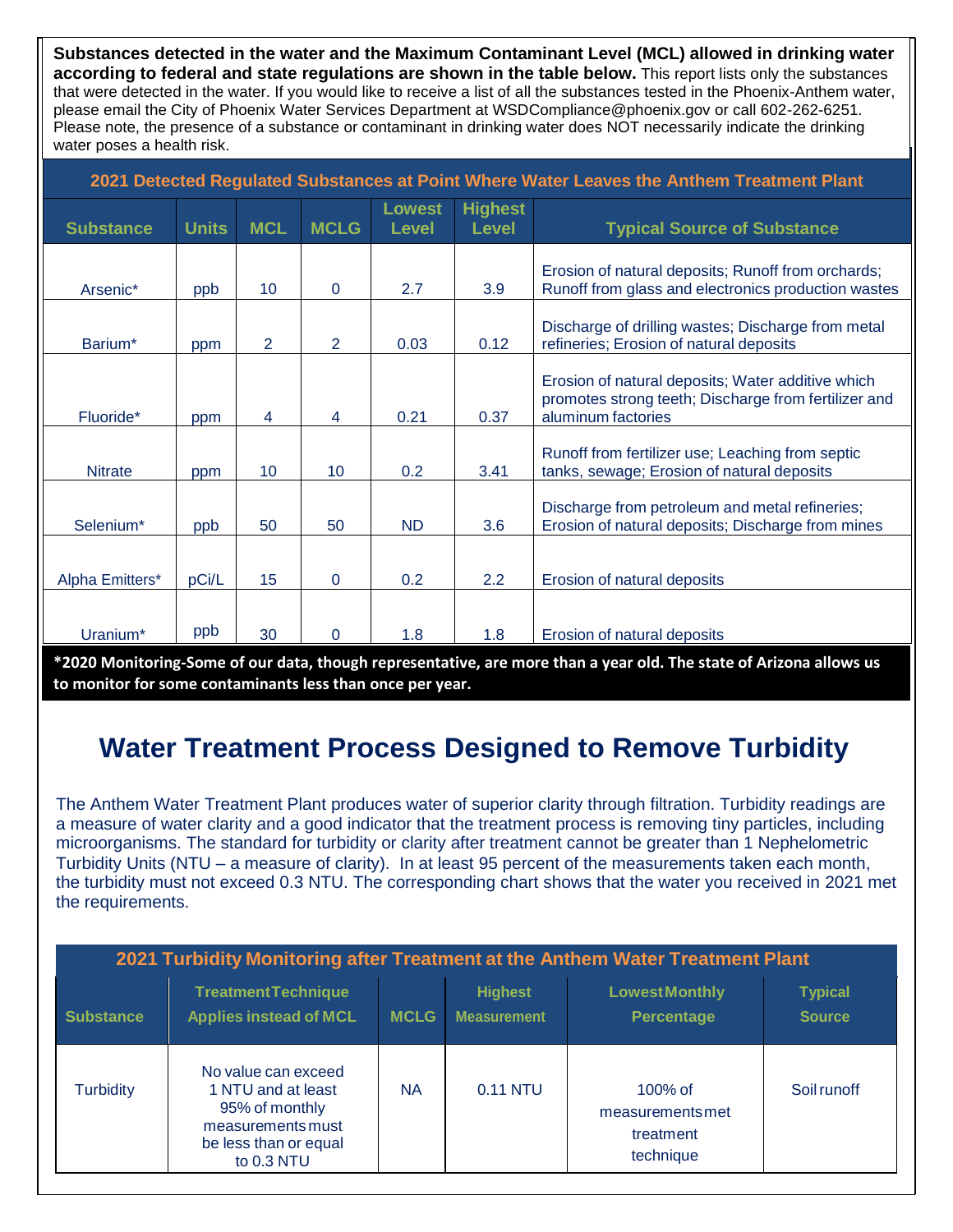#### **Monitoring Conducted by the City of Phoenix within the Phoenix-Anthem Water System**

The City of Phoenix monitors the Phoenix-Anthem water distribution system for both chlorine disinfectant levels and for total coliform bacteria which can indicate the presence of disease-causing organisms.

| 2021 Microbiological Monitoring in the Distribution System |                                                                                                                                                                                                                                                                           |                                      |                                                    |                                         |  |  |  |
|------------------------------------------------------------|---------------------------------------------------------------------------------------------------------------------------------------------------------------------------------------------------------------------------------------------------------------------------|--------------------------------------|----------------------------------------------------|-----------------------------------------|--|--|--|
| <b>Substance</b>                                           | <b>MCL</b>                                                                                                                                                                                                                                                                | <b>MCLG</b><br>E. coli MCL Violation |                                                    | <b>Typical Source</b>                   |  |  |  |
| <b>Total Coliform</b><br><b>Bacteria</b>                   | <b>Treatment Technique</b><br>(Level 1 or Level 2 Assessment)                                                                                                                                                                                                             | <b>NA</b>                            | NA (Level 1 or Level 2<br>assessment not required) | Naturally present in the<br>environment |  |  |  |
| E. coli Bacteria                                           | Routine and repeat samples are<br>total coliform-positive and either<br>is E. coli-positive or system fails<br>to take repeat samples following<br>E. coli-positive routine sample or<br>system fails to analyze total<br>coliform-positive repeat sample<br>for E. coli. | $\Omega$                             | No violation<br>Zero (0) E. coli detected          | Human or animal fecal<br>waste          |  |  |  |

### **Controlling Disinfectants and Disinfection Byproducts**

Your drinking water is safely disinfected with chlorine to prevent widespread outbreaks of serious diseases and complies with EPA standards. Federal law requires a minimum chlorine disinfectant level of 0.2 ppm in the water leaving a water treatment plant. There also is a Maximum Residual Disinfectant Level (MRDL) of 4 ppm allowed in the water in the distribution system as it travels to your tap. While it is essential to disinfect the water, the use of disinfectants can create disinfection byproducts (DBPs). To determine formation of DBPs, the City of Phoenix monitors the Phoenix-Anthem Water System for Total Trihalomethanes (TTHMs) and Haloacetic Acids (HAAs) which are DBPs that may cause long term health effects at certain concentrations. TTHMs and HAAs are sampled throughout the Phoenix-Anthem distribution system every quarter. The table below includes the locational running annual averages (LRAA) compliance data for TTHM and HAA. The LRAA for all samples collected at the monitoring locations were below the MCL.

| 2021 Disinfectant and Disinfection Byproduct Monitoring in the Distribution System |              |                                                   |             |                               |                                |                                                                     |                                                       |  |  |
|------------------------------------------------------------------------------------|--------------|---------------------------------------------------|-------------|-------------------------------|--------------------------------|---------------------------------------------------------------------|-------------------------------------------------------|--|--|
| <b>Substance</b>                                                                   | <b>Units</b> | <b>MCL</b>                                        | <b>MCLG</b> | <b>Lowest</b><br><b>Level</b> | <b>Highest</b><br><b>Level</b> | <b>Highest</b><br><b>Running</b><br><b>Annual</b><br><b>Average</b> | <b>Major Source in</b><br><b>Drinking Water</b>       |  |  |
| Chlorine                                                                           | ppm          | MRDL= 4 Running<br><b>Annual Average</b>          | MRDLG=4     | 0.22                          | 1.56                           | 0.9                                                                 | Water additive<br>used to control<br>microbes         |  |  |
| Total<br><b>Trihalomethanes</b><br>(TTHM)                                          | ppb          | 80 Locational<br><b>Running Annual</b><br>Average | <b>NA</b>   | 4.4                           | 48                             | 27                                                                  | <b>Byproduct of</b><br>drinking water<br>disinfection |  |  |
| <b>Haloacetic Acids</b><br>(HAA)                                                   | ppb          | 60 Locational<br><b>Running Annual</b><br>Average | <b>NA</b>   | 0.5                           | 4.6                            | 3.7                                                                 | <b>Byproduct of</b><br>drinking water<br>disinfection |  |  |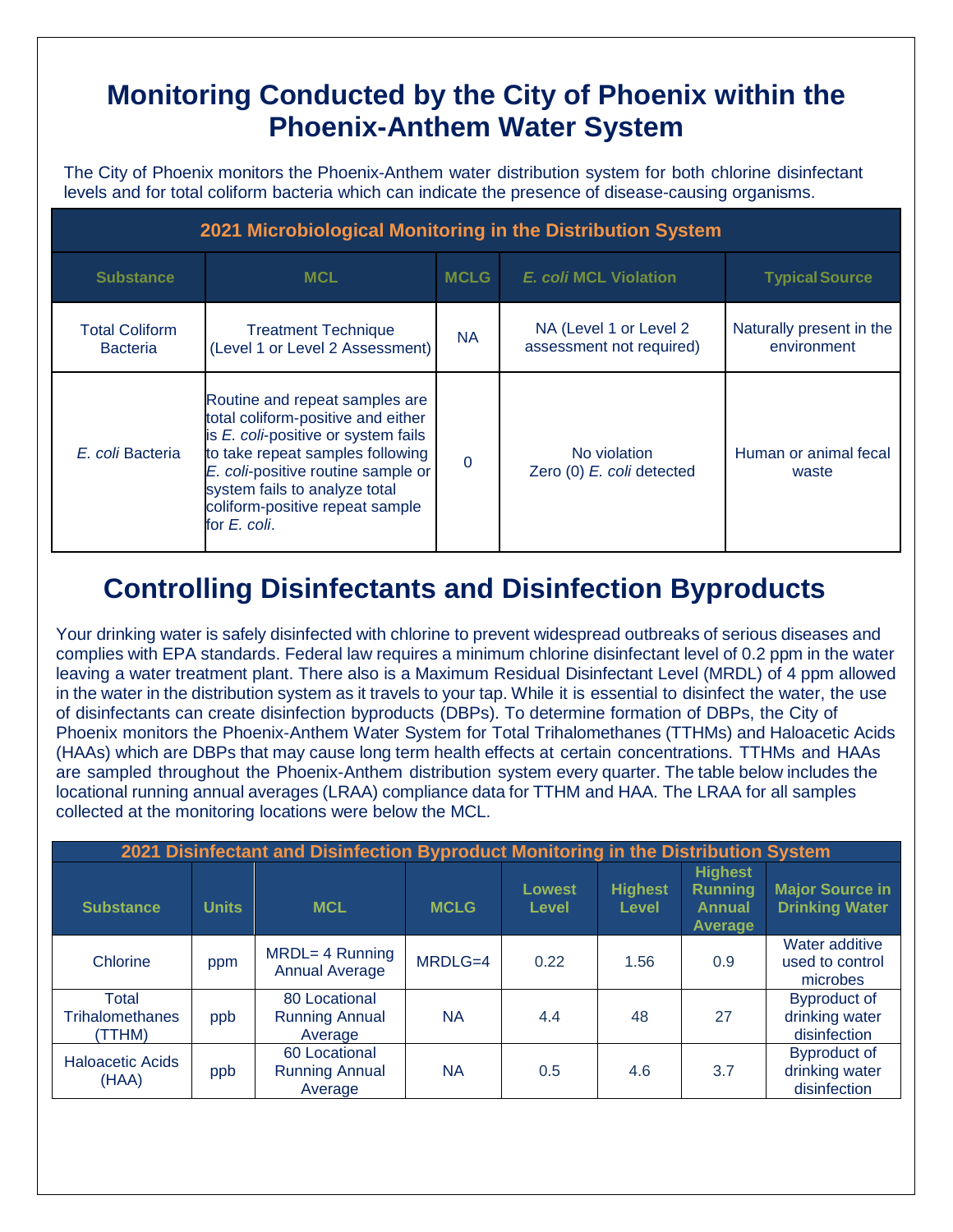### **Taste, Odor and Hardness**

Taste, odor and hardness are not regulated under drinking water health standards. However, these are harmless, aesthetic aspects that some consumers maynotice.

Water hardness indicates the presence of minerals, such as calcium and magnesium. Hard water can cause some types of scaling in pipes and water heaters, and on plumbing fixtures such as faucets and showerheads.See the chart below for data about hardness and other aesthetic parameters.

| 2021 Aesthetic Water Quality Analysis from Distribution System and Secondary<br><b>Drinking Water Guidelines</b> |                        |                                |                                        |                                         |  |  |  |
|------------------------------------------------------------------------------------------------------------------|------------------------|--------------------------------|----------------------------------------|-----------------------------------------|--|--|--|
| <b>Substance</b>                                                                                                 | <b>Units</b>           | <b>Secondary</b><br>Guideline* | <b>Lowest Detected</b><br><b>Level</b> | <b>Highest Detected</b><br><b>Level</b> |  |  |  |
| Alkalinity                                                                                                       | ppm                    | <b>NA</b>                      | 132                                    | 140                                     |  |  |  |
| pH                                                                                                               | <b>NA</b>              | $6.5 - 8.5$                    | 8.0                                    | 8.1                                     |  |  |  |
| Sodium                                                                                                           | ppm                    | <b>NA</b>                      | 91                                     | 99                                      |  |  |  |
| <b>Temperature</b>                                                                                               | $\mathsf{P}$           | <b>NA</b>                      | 61                                     | 85                                      |  |  |  |
| <b>Total Dissolved</b><br>Solids (TDS)                                                                           | ppm                    | 500                            | 586                                    | 598                                     |  |  |  |
| <b>Total Hardness</b>                                                                                            | ppm<br>(grains/gallon) | <b>NA</b>                      | 272<br>(15.9)                          | 279<br>(16.3)                           |  |  |  |

\*Non-Enforceable Guidelines Recommended by EPA.

#### **Phoenix-Anthem Monitors for Unregulated Contaminants**

Unregulated substances are those for which EPA has not established drinking water standards. Phoenix monitors for these substances to assist the EPA in determining the occurrence of unregulated contaminants in drinking water and whether future regulation is warranted. The EPA issues a new list of up to 30 unregulated substances for monitoring every five years. EPA identified 30 substances for monitoring during this five-year Unregulated Contaminants Monitoring Rule 4 cycle including:

- 9 cyanotoxins and 1 cyanotoxin group which are toxins produced by a bacteria called cyanobacteria.
- 2 metals that occur naturally in our environment
- 8 pesticides and 1 pesticide manufacturing byproduct
- 3 disinfection byproduct groups that can be formed during water treatment and distribution
- 3 alcohols
- 3 semivolatile organic chemicals

UCMR4 samples were collected at entry points to the distribution system for all contaminant groups except for the HAAs which had been taken in the distribution system.

From April of 2018 through January of 2019 the City was monitoring for unregulated substances within the Phoenix-Anthem distribution area. Any unregulated contaminants detected are reported in the following table. If the EPA determines that regulation is warranted for any of the monitored substances, Phoenix will take whatever steps that are necessary to comply with the new requirements.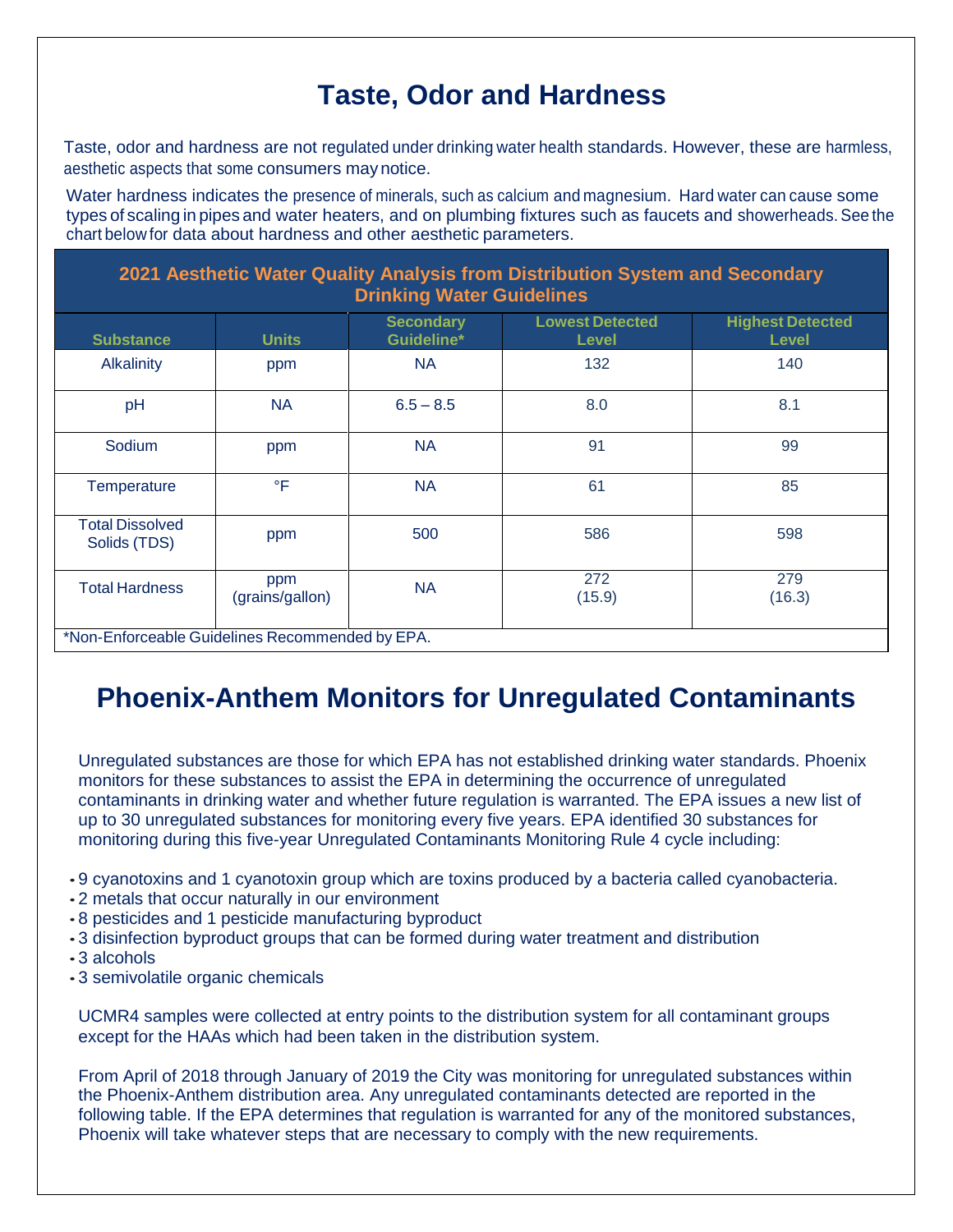| Unregulated Contaminants Monitoring within the Distribution System |              |             |                               |                                |                |                                          |  |  |  |
|--------------------------------------------------------------------|--------------|-------------|-------------------------------|--------------------------------|----------------|------------------------------------------|--|--|--|
| <b>Substance</b>                                                   | <b>Units</b> | <b>MCL</b>  | <b>Lowest</b><br><b>Level</b> | <b>Highest</b><br><b>Level</b> | <b>Average</b> | <b>Major Source in Drinking Water</b>    |  |  |  |
| Manganese                                                          | ppb          | <b>None</b> | 0.8                           | 6                              | 3              | Naturally occurring element              |  |  |  |
| HAA6Br                                                             | ppb          | <b>None</b> | 3                             | 17                             | 8              | Byproduct of drinking water disinfection |  |  |  |
| HAA 9                                                              | ppb          | <b>None</b> | 4                             | 30                             | 13             | Byproduct of drinking water disinfection |  |  |  |

#### **Lead and Copper Standards Met**

The primary source of lead and copper in drinking water is from corrosion of household plumbing and fixtures that contain these metals such as copper piping, lead solder or brass fixtures. The EPA requires water suppliers to perform periodic tests for lead and copper in the tap water from inside consumer's homes. Tests show levels in the City of Phoenix-Anthem household tap water met the Action Level required by federal drinking water standards for lead and copper.

While the City of Phoenix-Anthem water system meets the Action Level, lead and copper levels at some consumer's homes may be elevated due to leaching of the metals into the water from materials used in the household plumbing or fixtures. If present, elevated levels of lead can cause serious health problems, especially for pregnant women and young children. Lead in drinking water is primarily from materials and components associated with service lines and home plumbing. The City is responsible for providing high quality drinking water but cannot control the variety of materials used in plumbing components. When your water has been sitting for several hours, you can minimize the potential for lead exposure by flushing your tap for 30 seconds to two minutes before using water for drinking or cooking. If you are concerned about lead in your water, you may wish to have your water tested. Information on lead in drinking water, testing methods, and the steps you can take to minimize exposure is available from the Safe Drinking Water Hotline or at epa.gov/lead.

| <b>Lead And Copper Sampling from Water Taps in 2020</b> |                                                                     |             |                                                                                |                            |                                                  |  |  |  |
|---------------------------------------------------------|---------------------------------------------------------------------|-------------|--------------------------------------------------------------------------------|----------------------------|--------------------------------------------------|--|--|--|
| <b>Substance</b>                                        | <b>Action Level (AL)</b><br><b>Applies instead of</b><br><b>MCL</b> | <b>MCLG</b> | 90 percent of taps<br>were less than or Number of sites<br>equal to this value | above the AL               | <b>Typical Source</b>                            |  |  |  |
| Lead                                                    | 90% of taps tested<br>must not exceed<br>15 ppb                     | 0 ppb       | $0.95$ ppb                                                                     | Zero (0) out of<br>22 taps | <b>Corrosion of Household</b><br>plumbingsystems |  |  |  |
| Copper                                                  | 90% of taps tested<br>must not exceed<br>$1.3$ ppm                  | $1.3$ ppm   | $0.4$ ppm                                                                      | Zero (0) out of<br>22 taps | Corrosion of Household<br>plumbingsystems        |  |  |  |

# **PHX WATER SMART**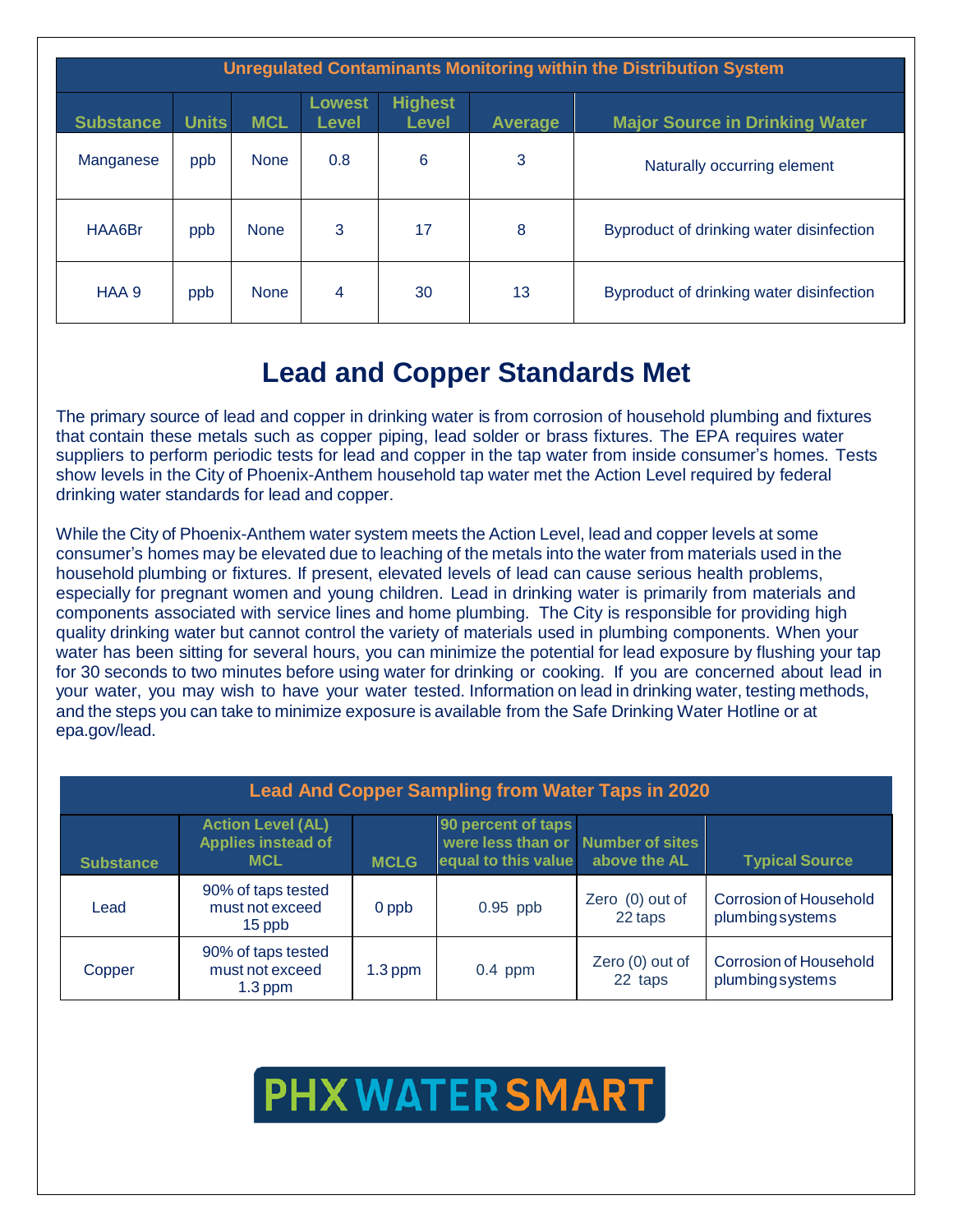

#### **Source Water Assessment for Drinking Water Sources**

The Arizona Department of Environmental Quality completed a source water assessment for the wells and one surface water intake used by the EPCOR. The assessment reviewed the adjacent land uses that may pose a potential risk to the sources. These risks include, but are not limited to, gas stations, landfills, dry cleaners, agricultural fields, wastewater treatment plants, and mining activities. Once ADEQ identified the adjacent land uses, they were ranked as to their potential to affect the water sources. The results of the assessment were that the wells had no adjacent land uses in the vicinity of the wells, and that the surface water intake had one adjacent land use that posed a high risk to the source.

ADEQ also conducted a source water assessment for the city of Phoenix drinking water wells and the surface water intakes used by the Phoenix water treatment plants. The same surface water intake identified in the EPCOR source water assessment was also identified for the Phoenix source water assessment report.

The sources are currently protected by well construction and system operations and management. Residents can help protect sources by taking hazardous household chemicals to hazardous material collection days and limiting pesticide and fertilizer use.

The complete reports are available for review at ADEQ, 1110 W. Washington St., Phoenix, Arizona, 85007; or by requesting an electronic copy from ADEQ at recordscenter@azdeq.gov. For more information, visit the ADEQ at [azdeq.gov/node/735,](http://www.azdeq.gov/node/735) or contact Director of Compliance at EPCOR, 623-445-2406 or the City of Phoenix Water Services Department at WSDCompliance@phoenix.gov, or call 602-262-6251.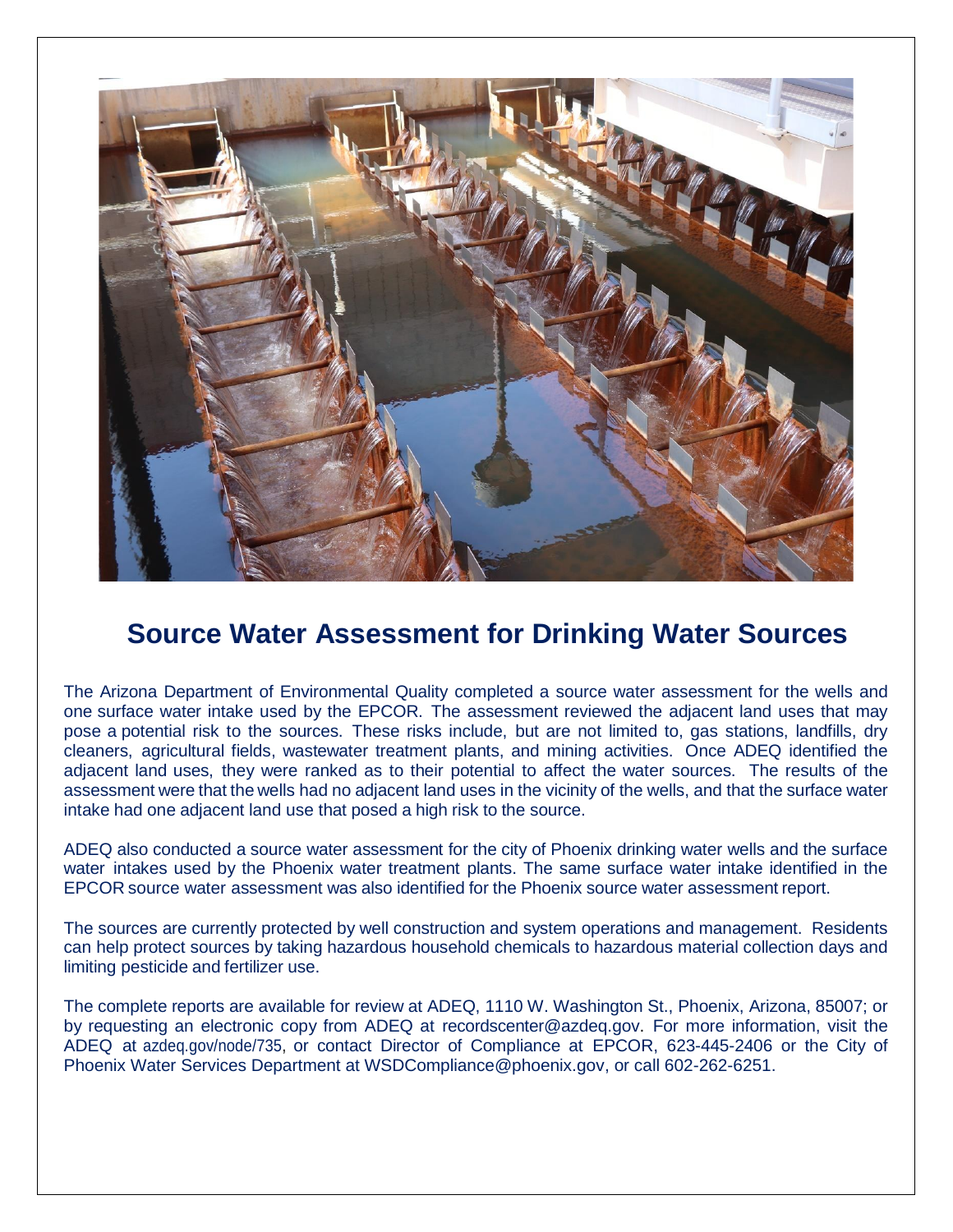#### **How Can I Learn More?**

Customers with questions about the water you receive from EPCOR may email [WSDCompliance@phoenix.gov](mailto:WSDCompliance@phoenix.gov)  or call the City of Phoenix Water Services Department at 602-262-6251 during normal business hours (Monday through Friday, except holidays, from 7:30 a.m. to 4:00 p.m.) or write to: Water Quality Questions, City of Phoenix Water Services Department, Environmental Services Division, 2474 S. 22<sup>nd</sup> Avenue, Building 31, Phoenix, AZ 85009.

Citizens who wish to address the Phoenix City Council about water issues or other non-agenda items may do so at the Citizen Request Sessions at City Council Formal Meetings, which are held in the City Council Chambers, 200 W. Jefferson Street, Phoenix, AZ 85003. For information about specific meeting times and agenda items, please contact the City of Phoenix City Clerk Department at 602-262-6811 or visit Phoenix.gov and click on Mayor/City Council, view Council Meetings and Agenda.

For alternate formats email WSDCompliance@phoenix.gov or call 602-262-6251/voice, or 711 Telecommunications Relay Services. You also may call the EPA's Safe Drinking Water Hotline for information about the Safe Drinking Water Act or EPA's other drinking water programs at 800-426-4791.

#### **Websites that Provide Information about Drinking Water**

- **• Arizona Department of Health Services – azdhs.gov**
- **• Maricopa County Environmental Services Department – maricopa.gov/envsvc**
- **• U.S. Environmental Protection Agency – water.epa.gov/drink**
- **• Centers for Disease Control – cdc.gov**
- **• Arizona Department of Environmental Quality – azdeq.gov**
- **• Tap Into Quality – tapintoquality.com**
- **• Arizona Water Quality Association – azwqa.org**

#### **Water Conservation Tips**

For 100 ideas to help you save water, visit:



**[www.wateruseitwisely.com](http://www.wateruseitwisely.com/)**

For additional information on water conservation or to order free literature, visit: Phoenix.gov/BeWaterSmart